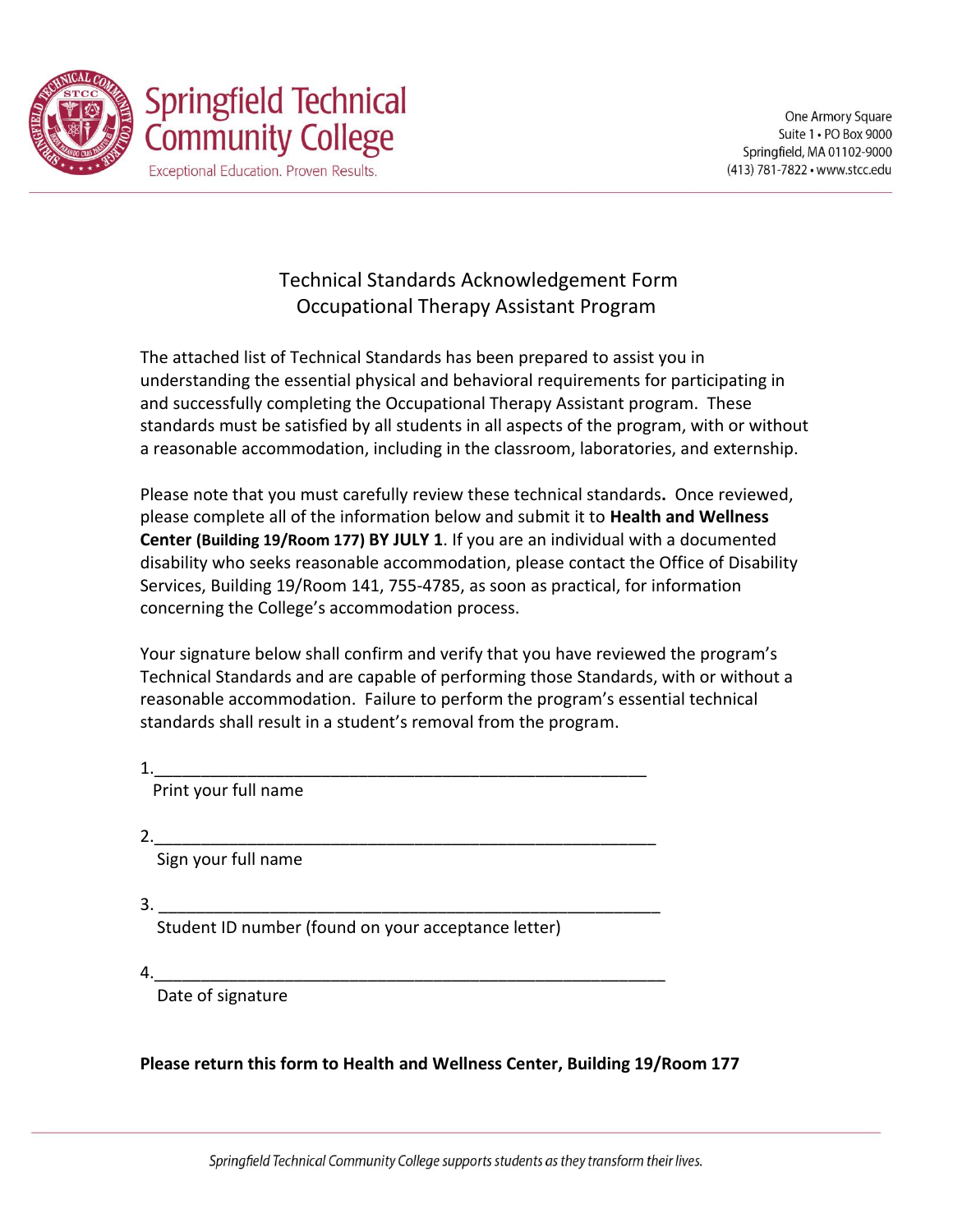## **Springfield Technical Community College School of Health and Patient Simulation Technical Standards Essential Skills for the Occupational Therapist Program**

#### **Psychomotor Abilities that enable the student to:**

- Maintain and assume a variety of positions including sitting for up to 2 hours continuously, frequent standing, walking, bending, squatting, kneeling, stair climbing, reaching forward, reaching overhead, turning, and movement of the trunk and neck in all directions.
- Work in a clinical setting for 8 to 10 hours a day.
- Perform manual material handling and manipulation of various sizes and weights including lifting and transferring patients, guarding patients during gait training on level surfaces/uneven surfaces/ramps/stairs, pushing and pulling to provide resistance and to assist in maneuvering patients. Specific requirements include:
	- o The ability to safely lift up to 50 pounds independently.
	- o The ability to safely lift up to 200 pounds with assistance as with patient transfers.
	- o The ability to safely push and pull up to 200 pounds.
- Apply therapeutic agent modalities that may have manual, visual, and/or audible controls such as ultrasound, electrotherapy and traction.
- Apply resistance to limbs and body movements of patient while maintaining own balance.
- Set up and use therapeutic exercise devices for patient.
- Independently perform some aspects of emergency patient care, such as Cardiopulmonary Resuscitation (CPR).
- Legibly record/document patient progress notes in medical records.

### **Sensory and Motor Coordination Abilities that enable the student to:**

- Perform assessments and treatments that require manipulation of clinical tools, fabrication of orthoses, positioning of clients and self, and demonstration of adaptive equipment.
- Inspect condition of skin, including color, temperature, moisture, and texture.
- Observe posture, facial expression, and quality and speed of movement.
- Be able to execute the correct procedure to monitor blood pressure, pulse readings and respiration.
- Palpate anatomical structures.
- Adjust and monitor equipment controls.
- Demonstrate and instruct clients in the use of various therapeutic media including those that require fine motor skills.

## **Communication, Behavioral and Social Abilities that enable the student to:**

 Use oral or written forms of the English language for expression during communication with faculty, staff, members of the healthcare team, patients, families and peers in the educational, clinical and community environments.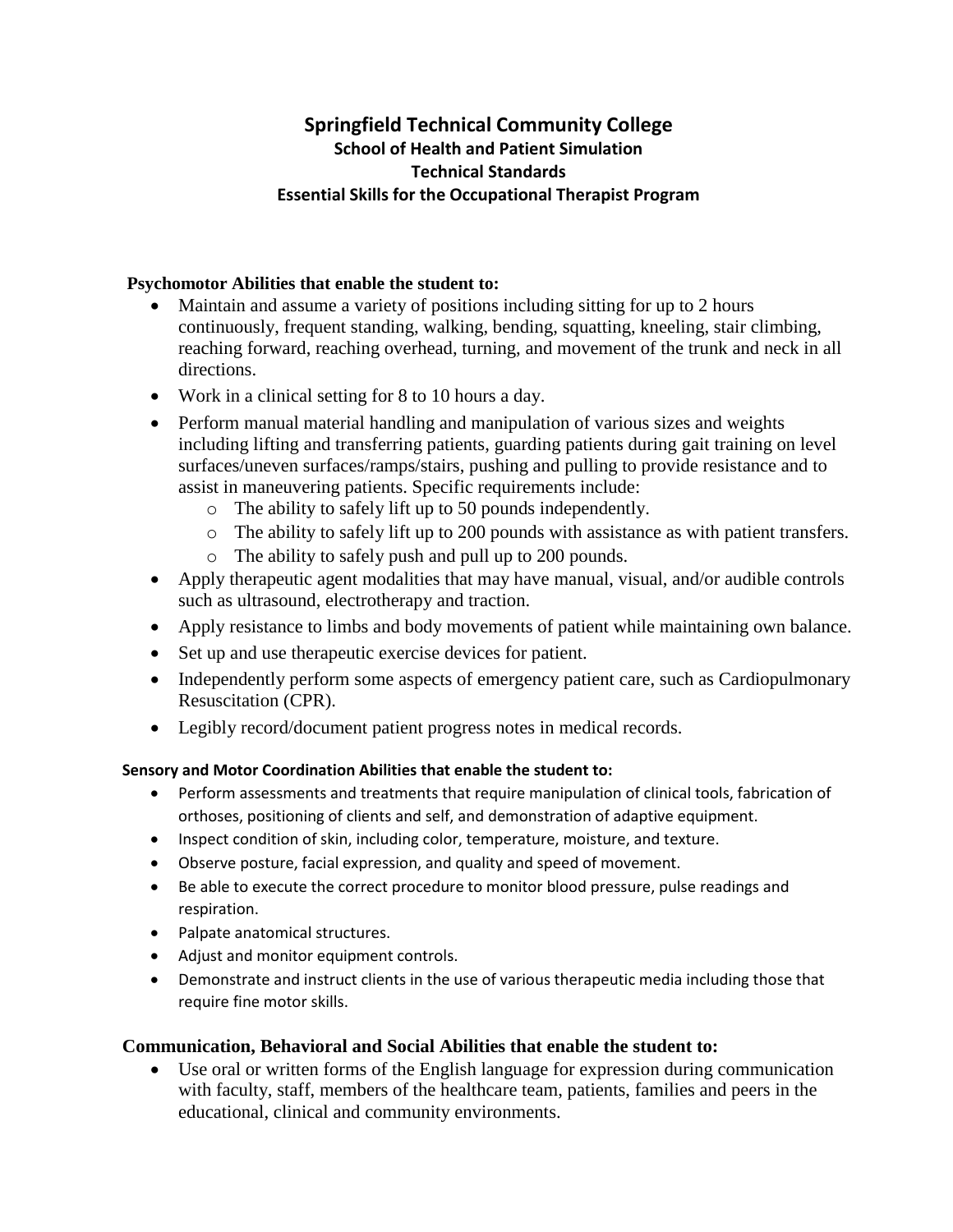- Receive and interpret oral and written forms of the English language.
- Communicate effectively, professionally and appropriately through email.
- Receive and interpret visual information, such as body language and movement.
- Record in writing information expressed orally by an individual.
- Express one's self in the written English language, including completing written assignments and maintaining written records.
- Complete reading assignments.
- Use therapeutic communications appropriately, such as attending, clarifying, coaching, facilitating, and touching.
- Demonstrate cultural sensitivity empathy in patient care and community environments.
- Demonstrate effective listening through behaviors such as eye contact, use of appropriate body language, voice modulation, and body position in relation to others. Additionally, students must accurately perceive others' feelings and communicate empathy and understanding by making relevant verbal and nonverbal responses.
- Adapt to changing environments, display flexibility and accept suggestions and criticisms and respond by modification of behavior when necessary.

### **Cognitive Abilities that enable the student to:**

- Learn from observation and use observation skills to assess and respond to client behaviors and changes in functional status.
- Comprehend, organize, prioritize, memorize, analyze and synthesize information from scientific and clinical sources.
- Recognize two- and three-dimensional relationships, particularly those occurring in anatomical structures.
- Recognize relative direction, speed, and consistency in human movement.
- Use computer applications for searching, recording, storing, and retrieving information.
- Search for scientific literature.
- Apply information and complete decision-making and problem-solving tasks in a timely manner.
- Apply creative and intuitive processes.
- Participate in multiple tasks simultaneously.
- Recognize the psychosocial impact of dysfunction and disability

### **Affective Abilities that enable the student to:**

- Exhibit appropriate professional conduct and to represent the profession effectively in a variety of educational, clinical, and community settings.
- Demonstrate appropriate behaviors and attitudes in order not to jeopardize the emotional, physical, mental, and safety of patients and other individuals in academic and clinical settings.
- Establish and maintain professional, trusting, and empathetic relationships with a variety of individuals.
- Demonstrate respect for individual differences and to engage in non-judgmental interactions regardless of individual lifestyle, culture, or medical status.